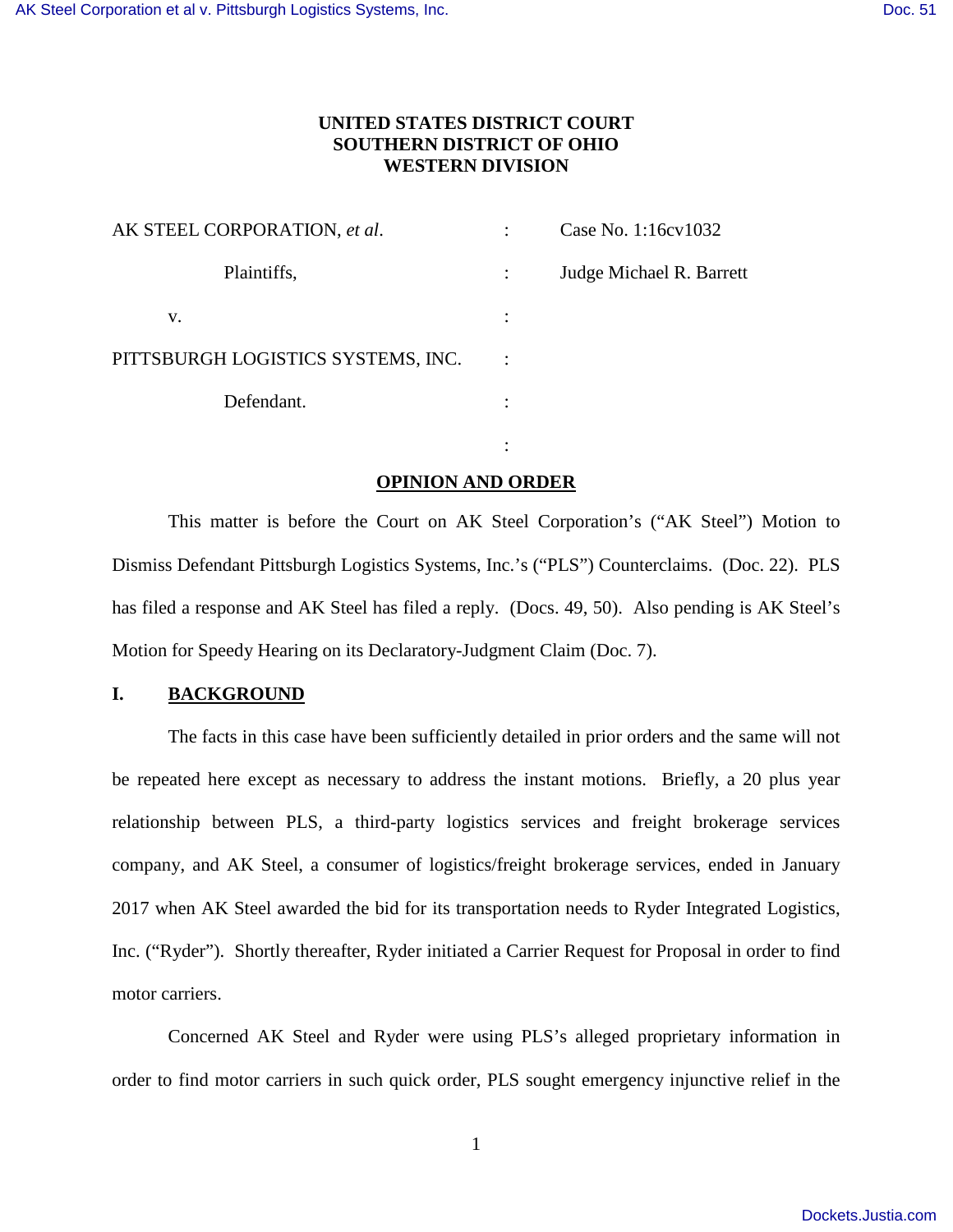Court of Common Pleas of Butler County, Pennsylvania on October 6, 2016. The Pennsylvania action was initially filed against AK Steel and Ryder. Ryder removed the lawsuit to the United States District Court for the Western District of Pennsylvania. Pursuant to a forum selection clause in the Agreement, the court dismissed AK Steel from the lawsuit. On October 13, 2016, before the case was removed to Federal Court, PLS was granted injunctive relief against Ryder.

As a result, Ryder was enjoined in relevant part from using any PLS trade secrets. In response, AK Steel filed the instant action seeking a declaratory judgment that certain information it sought to use in transitioning logistics services to Ryder is neither proprietary nor confidential under the terms of the Agreement.<sup>[1](#page-1-0)</sup>

This prompted PLS to file a Counterclaim, alleging AK Steel breached the parties' Agreement by using and disclosing PLS's confidential information. Relevant to this motion, PLS also alleges in its Counterclaim that AK Steel "had retained the management consultant A.T. Kearney, Inc. ("Kearney") to perform an 'assessment' of its logistics operations," and "[o]stensibly for that purpose Kearney requested certain data from PLS regarding its services to AK Steel under the Agreement." (Doc. 17, PageID 153). Moreover, according to PLS, PLS and Kearney entered into a Confidentiality Agreement that restricted Kearney's use and dissemination of certain information it obtained from PLS. (Id.).

On December 15, 2016, PLS filed a separate lawsuit against Kearney, alleging generally that Kearney obtained confidential information and improperly disclosed it to AK Steel. $^{2}$  $^{2}$  $^{2}$  PLS voluntarily dismissed the lawsuit against Kearney on February 8, 2017. Before PLS did so,

 $\overline{a}$ 

<span id="page-1-0"></span><sup>&</sup>lt;sup>1</sup> PLS subsequently filed a Motion for a Preliminary Injunction seeking to enjoin AK Steel and anyone acting on its behalf from using or disclosing PLS's alleged confidential or proprietary business information. The Court granted PLS's motion as it relates to its routing guides, finding PLS had made a preliminary showing that information constituted trade secrets, but denied its motion in all other respects. (Doc. 44).

<span id="page-1-1"></span> $2$  That lawsuit was originally filed in the United States District Court for the Western District of Pennsylvania, but was transferred to this Court by agreement of the parties.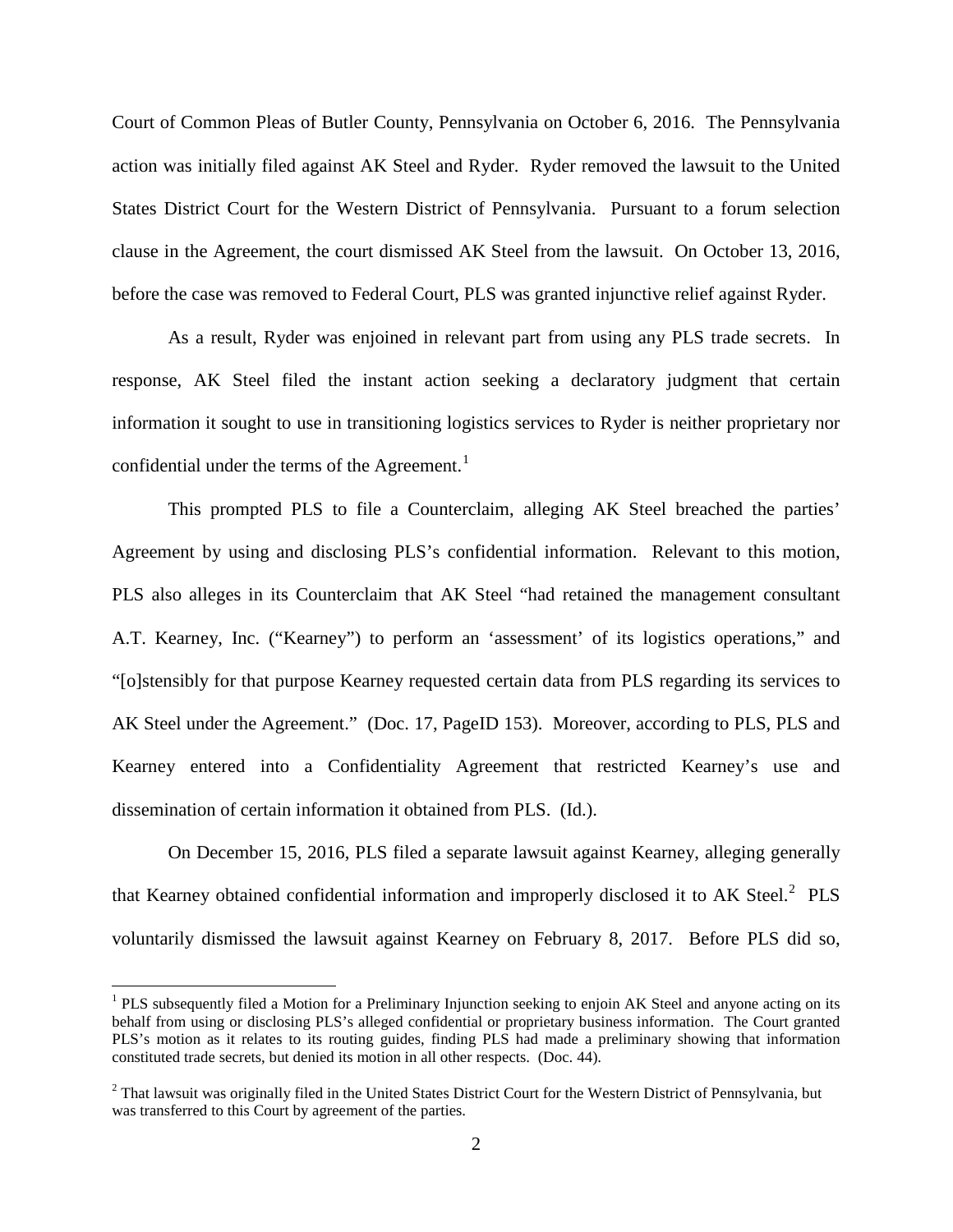however, AK Steel filed the instant motion arguing that PLS's Counterclaims should be dismissed for failure to join a necessary and indispensable party under Federal Rule of Civil Procedure 19(a).

## **II. STANDARD**

Federal Rule of Civil Procedure 19 provides in relevant part as follows:

#### **(a) Persons Required to Be Joined if Feasible.**

- **(1)** *Required Party.* A person who is subject to service of process and whose joinder will not deprive the court of subject-matter jurisdiction must be joined as a party if:
	- **(A)**in that person's absence, the court cannot accord complete relief among existing parties; or
	- **(B)** that person claims an interest relating to the subject of the action and is so situated that disposing of the action in the person's absence may:
		- **(i)** as a practical matter impair or impede the person's ability to protect the interest; or
		- **(ii)** leave an existing party subject to a substantial risk of incurring double, multiple, or otherwise inconsistent obligations because of the interest.

Fed. R. Civ. P. 19(a).

The Sixth Circuit employs a three-step test to determine whether an absent party must be joined. *Am. Express Travel Related Servs., Co. v. Bank One-Dearborn, N.A.*, 195 F. App'x 458, 460 (6th Cir. 2006). "First, the court must determine whether the party is necessary and should be joined under Rule 19(a). If the person or entity is a necessary party, the court looks to whether joinder is feasible, or if a lack of subject matter or personal jurisdiction makes joinder impossible. Third, if joinder is not possible, the court must weigh the equities of the situation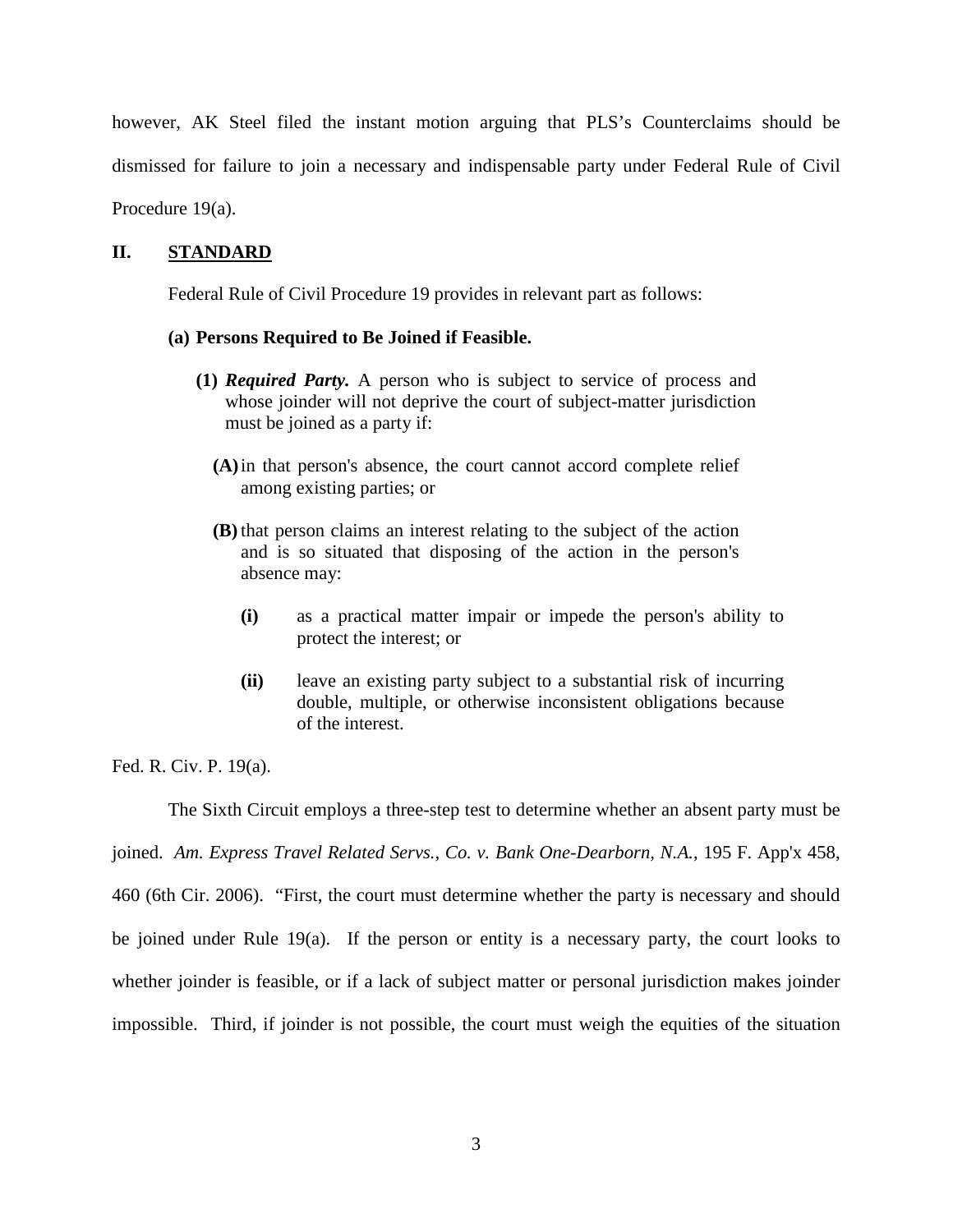pursuant to Rule 19(b) and determine if the suit can continue in the party's absence or if the case should be dismissed because the party is indispensable." *Id.* (Citations omitted).

A party is only indispensable if "in his absence, (1) the absentee is likely to be harmed, (2) one of the parties may be subject to multiple or otherwise inconsistent obligations, or (3) complete relief cannot be accorded to the parties." *Bowling Transp., Inc. v. N.L.R.B.*, 352 F.3d 274, 282–83 (6th Cir. 2003) *(*citing *Doug Neal Mgmt.,* 620 F.2d at 1138 (quoting *Nationwide Auto Transporters v. Morgan Driveaway, Inc.,* 441 F.Supp. 755, 757 (S.D.N.Y.1977)).

### **III. ANALYSIS**

 $\overline{a}$ 

PLS argues that its dismissal of all claims against Kearney in the other lawsuit renders the instant motion moot. It argues that there is no longer the risk of inconsistent adjudications creating inconsistent obligations because the claims against Kearney have been dismissed. Thus, PLS argues Kearney is not an indispensable party.

AK Steel disagrees, and counters that regardless of whether there is ongoing parallel litigation, the adjudication of PLS's claims in this case will affect Kearney's right to disclose the information to AK Steel. In the same vein, AK Steel argues that the Court cannot determine whether AK Steel misappropriated PLS's confidential or proprietary information without necessarily also deciding whether Kearney breached the Kearney-PLS Confidentiality Agreement.

Upon review, the Court finds that Kearney is not an indispensable party. First, Kearney is not likely to be harmed by its absentee status. AK Steel spends pages of briefing arguing Kearney's interests would be prejudiced by the disposition of the case without its presence.<sup>[3](#page-3-0)</sup> AK

<span id="page-3-0"></span> $3$  In fact, AK Steel largely fails to address whether it would personally be harmed if Kearney is not joined in this lawsuit.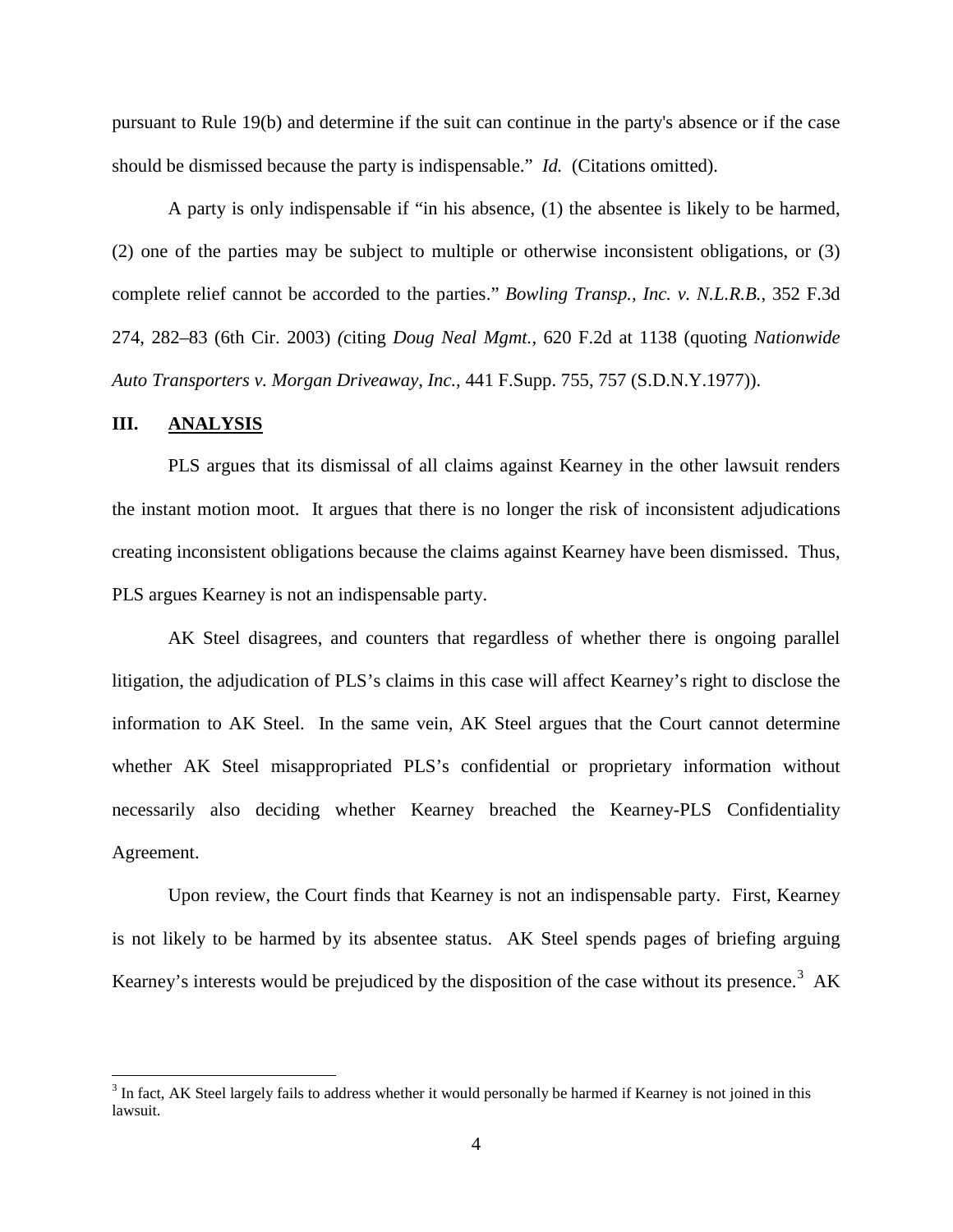Steel concedes, however, that regardless of whether the Court finds in favor of PLS, any judgment would not apply to Kearney.

Nevertheless, AK Steel argues the Court's determination with respect to PLS's Counterclaim against AK Steel for misappropriation of trade secrets will affect any future decisions regarding the Kearney-PLS Confidentiality Agreement. AK Steel relies almost exclusively on a 1971 decision in a district court case from the Western District of Oklahoma. *Bloch v. Sun Oil Corp.*[, 335 F.Supp. 190 \(W.D.Okl.1971\).](https://1.next.westlaw.com/Link/Document/FullText?findType=Y&serNum=1971107470&pubNum=345&originatingDoc=I809e6a43551511d997e0acd5cbb90d3f&refType=RP&originationContext=document&transitionType=DocumentItem&contextData=(sc.Keycite)) The plaintiffs in *Bloch* sought to obtain a declaration that royalties were due under the leases at issue. Because the language of the leases was identical to leases owned by absentees, any decision would have a direct precedential impact on future lawsuits brought by absentees. The Court finds the facts in *Bloch*  distinguishable, as any decision by the undersigned in this case would not have the same immediate or precedential impact.

For example, the Court can envision a scenario in which despite AK Steel being found liable for misappropriation of trade secrets, a subsequent trier of fact finds Kearney did not breach the Kearney-PLS Confidentiality Agreement, or provide confidential information to AK Steel. And notably, any future litigation between PLS and Kearney is purely speculative at this point, as the claims against Kearney have been voluntarily dismissed.

Further, AK Steel does not explain how an unfavorable judgment against it, would necessarily affect Kearney. Theoretically, Kearney could still provide an assessment of AK Steel's logistics operations. It is of no consequence for purposes of this analysis whether Kearney's services would be less beneficial to AK Steel absent the use of information allegedly obtained from PLS.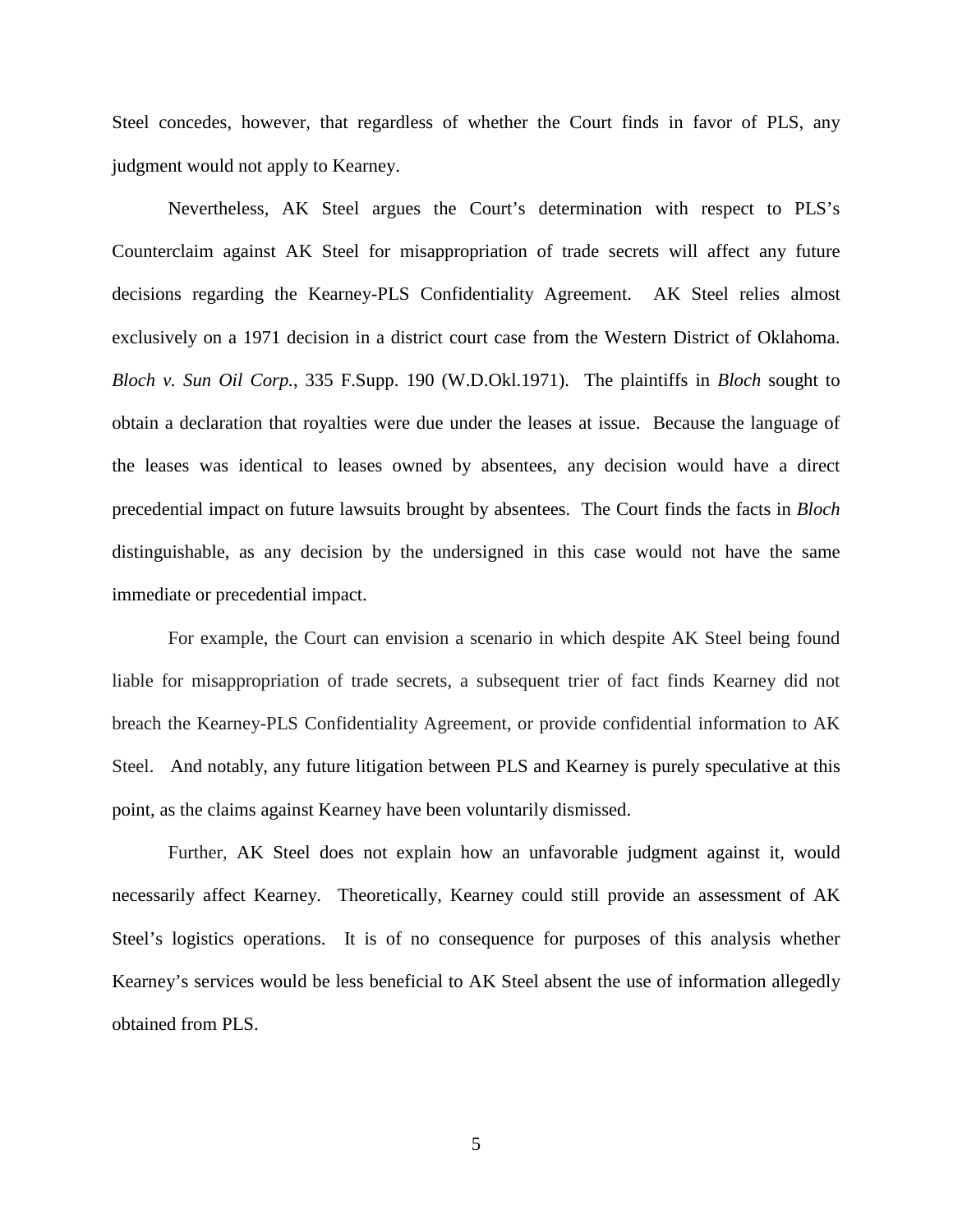Finally, and importantly, there is no indication that Kearney *wants* to be a party to this lawsuit. AK Steel does not (and could not plausibly) argue that Kearney is unaware of this action. Yet Kearney has not sought to intervene in order to protect any potential interest or otherwise signaled its interest in participating. Accordingly, the Court is reluctant to find Kearney to be a required party on the basis of potential harm to it.<sup>[4](#page-5-0)</sup> See Sch. Dist. of City of *Pontiac v. Sec'y of U.S. Dep't of Educ.*, 584 F.3d 253, 266 (6th Cir. 2009).

Second, to the extent AK Steel continues to argue that the possibility of inconsistent *adjudications* makes Kearney an indispensable party, the Court finds its argument unpersuasive. Courts uniformly hold that the potential of inconsistent adjudications is not sufficient. *See e.g. Winn-Dixie Stores, Inc. v. Dolgencorp, LLC*, 746 F.3d 1008, 1040 (11th Cir. 2014) (quoting *[Delgado v. Plaza Las Ams., Inc.,](https://1.next.westlaw.com/Link/Document/FullText?findType=Y&serNum=1998063537&pubNum=506&originatingDoc=I2e4de4cfa4a611e3b58f910794d4f75e&refType=RP&fi=co_pp_sp_506_3&originationContext=document&transitionType=DocumentItem&contextData=(sc.DocLink)#co_pp_sp_506_3)* 139 F.3d 1, 3 (1st Cir.1998). To be considered an inconsistent obligation, a party must not be able to comply with one court's order without breaching the other court's order. *Id.* Here, because the claims against Kearney have been dismissed, there is no risk of subjecting AK Steel or Ryder to inconsistent obligations. Regardless, if, for example, a court subsequently found Kearney had breached the Kearney-PLS Confidentiality Agreement, that order would not obligate AK Steel or Ryder to do anything. And whether Kearney would be subject to inconsistent obligations is not the question herein, as the plain language of Rule 19(a)(1)(B)(ii) limits the analysis to *existing parties*.

Third, complete relief can be afforded to AK Steel if successful, regardless of whether Kearney is a party. Kearney's status in this case has no bearing on AK Steel's requested declaratory relief nor does its presence impact whether AK Steel is found liable for misappropriation of trade secrets. In addition, if AK Steel is found liable, AK Steel can

 $\overline{a}$ 

<span id="page-5-0"></span><sup>&</sup>lt;sup>4</sup> Practically speaking, it is unlikely that Kearney wants to be part of this lawsuit as a counterclaim defendant after it just finished defending claims brought against it by PLS.